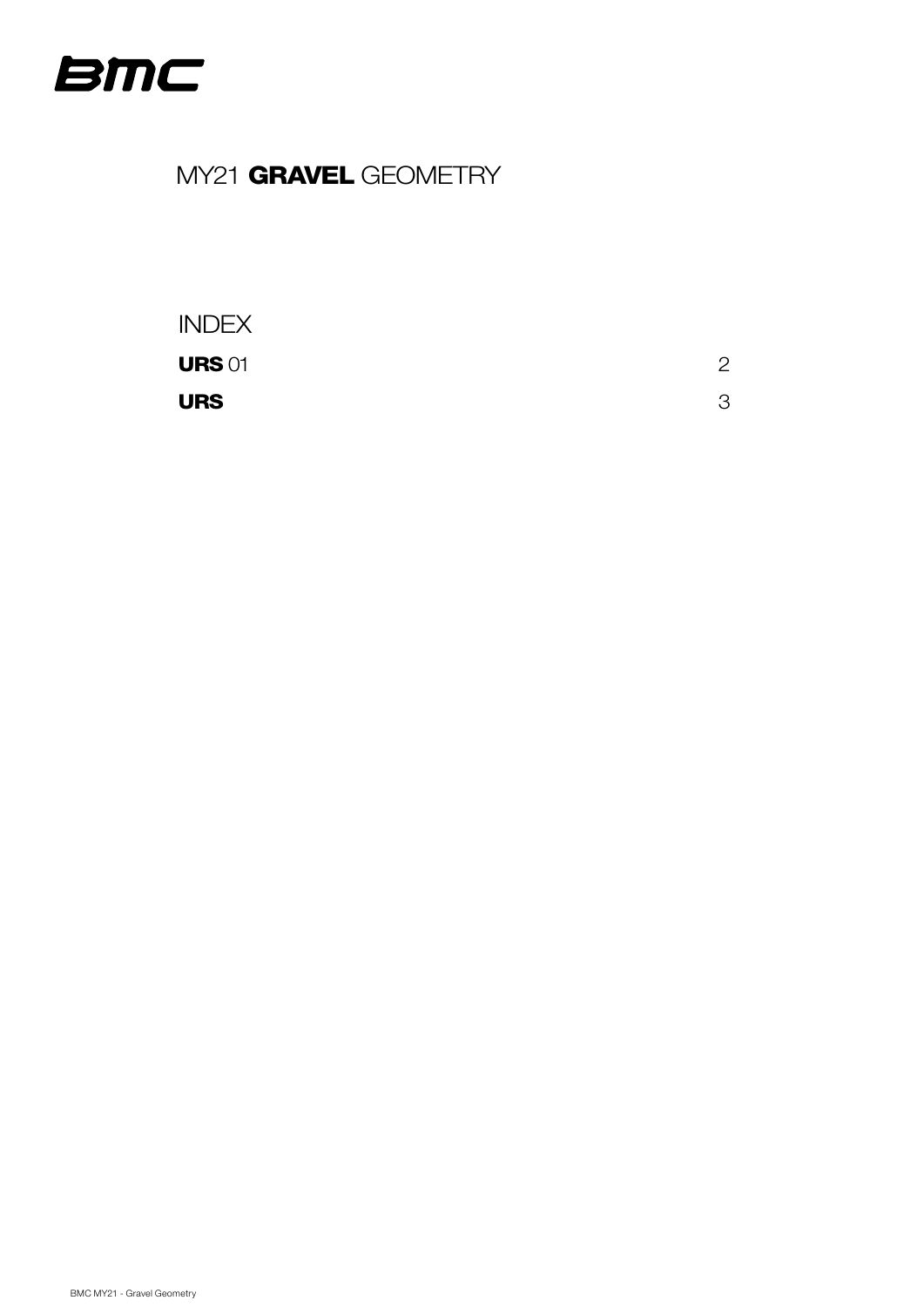### **BMC**

# <span id="page-1-0"></span>URS 01 - Geometry



| Unless otherwise indicated, all measurements are given in mm. |         |             |             |           |  |  |
|---------------------------------------------------------------|---------|-------------|-------------|-----------|--|--|
| Size                                                          | S       | M           | L           | <b>XL</b> |  |  |
| <b>Rider Height cm</b>                                        | < 170   | 172-180     | 178-188     | 186-196   |  |  |
| <b>Stack</b>                                                  | 538     | 569         | 603         | 641       |  |  |
| Reach                                                         | 403     | 415         | 419         | 429       |  |  |
| Seat Tube (st)                                                | 431     | 459         | 492         | 527       |  |  |
| Top Tube (tt')                                                | 557     | 578         | 591         | 612       |  |  |
| Head Tube (ht)                                                | 113     | 146         | 172         | 207       |  |  |
| Seat Angle ° (sa)                                             | 74      | 74          | 74          | 74        |  |  |
| Head Angle ° (ha)                                             | 70<br>. | 70          | 70          | 70        |  |  |
| Rear Center (rc)                                              | 425     | 425         | 425         | 425       |  |  |
| Front Center (fc)                                             | 625     | 648         | 665         | 700       |  |  |
| Wheelbase (wb)                                                | 1041    | 1064        | 1081        | 1105      |  |  |
| <b>BB Drop (drop)</b>                                         | 69      | 69          | 69          | 69        |  |  |
| Fork Length (fl)                                              | 407     | 407         | 407         | 407       |  |  |
| Fork Rake (fr)                                                | 45      | 45          | 45          | 45        |  |  |
| Trail                                                         | 77      | 77          | 77          | 77        |  |  |
| <b>Crank Length</b>                                           | 170     | 172.5       | 172.5       | 175       |  |  |
| Stem Length (ICS1)                                            | 70      | 70          | 80          | 90        |  |  |
| Stem Angle <sup>®</sup> (ICS1)                                | 0       | $\mathbf 0$ | $\mathbf 0$ | 0         |  |  |
| <b>Bar Width</b>                                              | 42      | 42          | 44          | 44        |  |  |
| <b>Bar Drop (Easton AX)</b>                                   | 120     | 120         | 120         | 120       |  |  |
| <b>Bar Reach (Easton AX)</b>                                  | 80      | 80          | 80          | 80        |  |  |
| <b>Seatpost Length</b>                                        | 330     | 380         | 430         | 430       |  |  |
| <b>Seatpost Offset</b>                                        | 0       | 0           | $\Omega$    | $\Omega$  |  |  |
| <b>Standover Height</b>                                       | 748     | 778         | 810         | 846       |  |  |